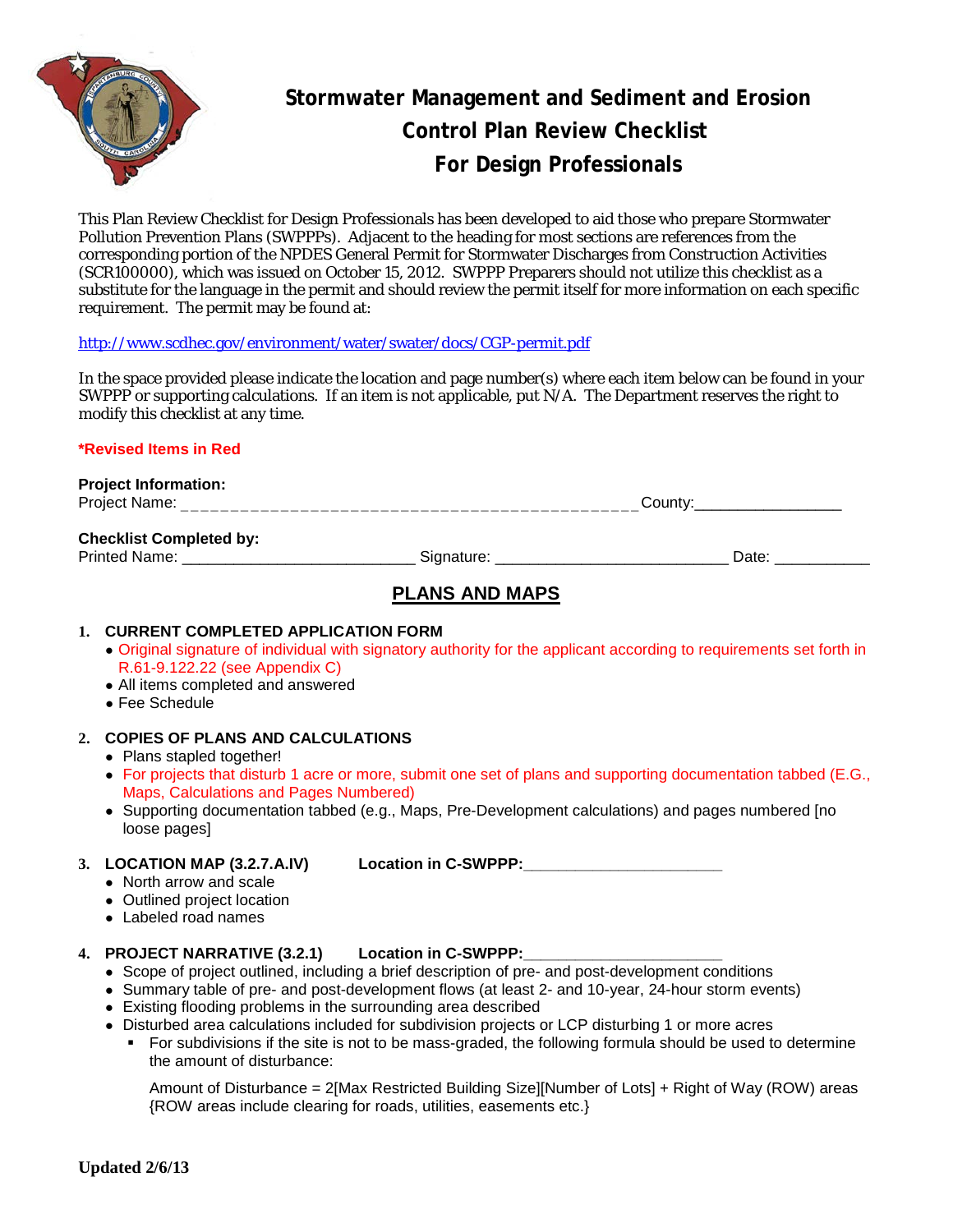If this equation is used, include a note on the **plans** stating: "The site is not to be mass-graded. Only 2 times the footprint is to be cleared as the lots are developed. The assumed disturbance on each lot is  $\sim$  sq. ft."

#### 5. **TOPOGRAPHIC MAP (3.2.7.A.I)** Location in C-SWPPP:

- Project boundary outlined
- Route of runoff from site to nearest waterbody shown
- Road names adjacent to site labeled

#### **6. SOILS INFORMATION (3.2.7.A.II) Location in C-SWPPP:\_\_\_\_\_\_\_\_\_\_\_\_\_\_\_\_\_\_\_\_\_\_\_\_\_**

- Project boundary outlined
- Predominate soil types found at the site identified on the plans or on a separate map
- *Note: Soils information is available from the Natural Resource Conservation Service through their website: [http://websoilsurvey.nrcs.usda.gov/a](http://exit.htm?url=http:/websoilsurvey.nrcs.usda.gov/app/)pp/HomePage.htm*

#### **7. FLOODWAY / FLOODPLAINS (3.2.7.A.III) Location in C-SWPPP:\_\_\_\_\_\_\_\_\_\_\_\_\_\_\_\_\_\_\_\_\_\_\_\_\_**

- Project boundary outlined, if in close proximity to floodplain/floodway
- *Note: Spartanburg County does regulate the placement of fill in floodplains.*

#### **8. NAVIGABLE WATERS (3.2.4) Location in C-SWPPP:\_\_\_\_\_\_\_\_\_\_\_\_\_\_\_\_\_\_\_\_\_\_\_\_\_**

- Extra plan sheet showing impacts to navigable water and description of activity included if S.C. Navigable Waters (SCNW) crossing and separate SCNW permit has not been obtained for all activities
- Note: For NOIs initially submitted to MS4s / delegated entities, if project has SCNW crossing and if separate SCNW permit has not been obtained for this crossing, then this item will be reviewed by S.C.DHEC before NPDES coverage will be granted.

#### **CONSTRUCTION**

#### **9. CONSTRUCTION SEQUENCE (3.2.3)**

- Construction Sequence should accurately reflect the nature and timing of construction activities for the site
- Sequence should begin with the installation of perimeter controls and end with the removal of sediment and erosion control measures once the site has been fully stabilized
- Address conversion of any temporary sediment control structures to permanent measures (i.e., conversion of a sediment basin to a permanent detention basin)
- Sequence should reflect implementation and transition between each phased plan (see Item 10 below)

#### 10. PHASED SEDIMENT & EROSION CONTROL PLANS (3.2.9) Location in C-SWPPP:

- Phased Sediment and Erosion Control Plans are not required when land-disturbance is 5 acres or less
- For land-disturbance between 5 and 10 acres, a two-phased stormwater management and sediment and erosion control plan is required for all non-linear projects. Each phase must be shown on a separate plan sheet. Plans should address the transition between phases.
	- Phase 1 Initial Land Disturbance Must include perimeter sediment and erosion control BMPs required prior to initial/mass clearing and other appropriate BMPs needed to maintain compliance with the permit. On some sites this may include appropriate BMPs for demolition of existing structures.
	- Phase 2 Stabilization Sediment and erosion control BMPs required during the remainder of grading and construction. Must also include appropriate BMPs for stabilization – grassing, inlet protection, etc.
- For land-disturbance greater than 10 acres, a three-phased stormwater management and sediment and erosion control plan is required for all non-linear projects. Each phase must be shown on a separate plan sheet. Plans should address the transition between phases.
	- Phase 1 Initial Land Disturbance Must include perimeter sediment and erosion control BMPs required prior to initial/mass clearing and other appropriate BMPs needed to maintain compliance with the permit. On some sites, this may include appropriate BMPs for demolition of existing structures.
	- Phase 2 Construction Sediment and erosion control BMPs required during the majority of grading and construction activities.
	- Phase 3 Stabilization Sediment and erosion control BMPs required near the completion of the construction project. Must also include appropriate BMPs for stabilization – grassing, inlet protection, etc.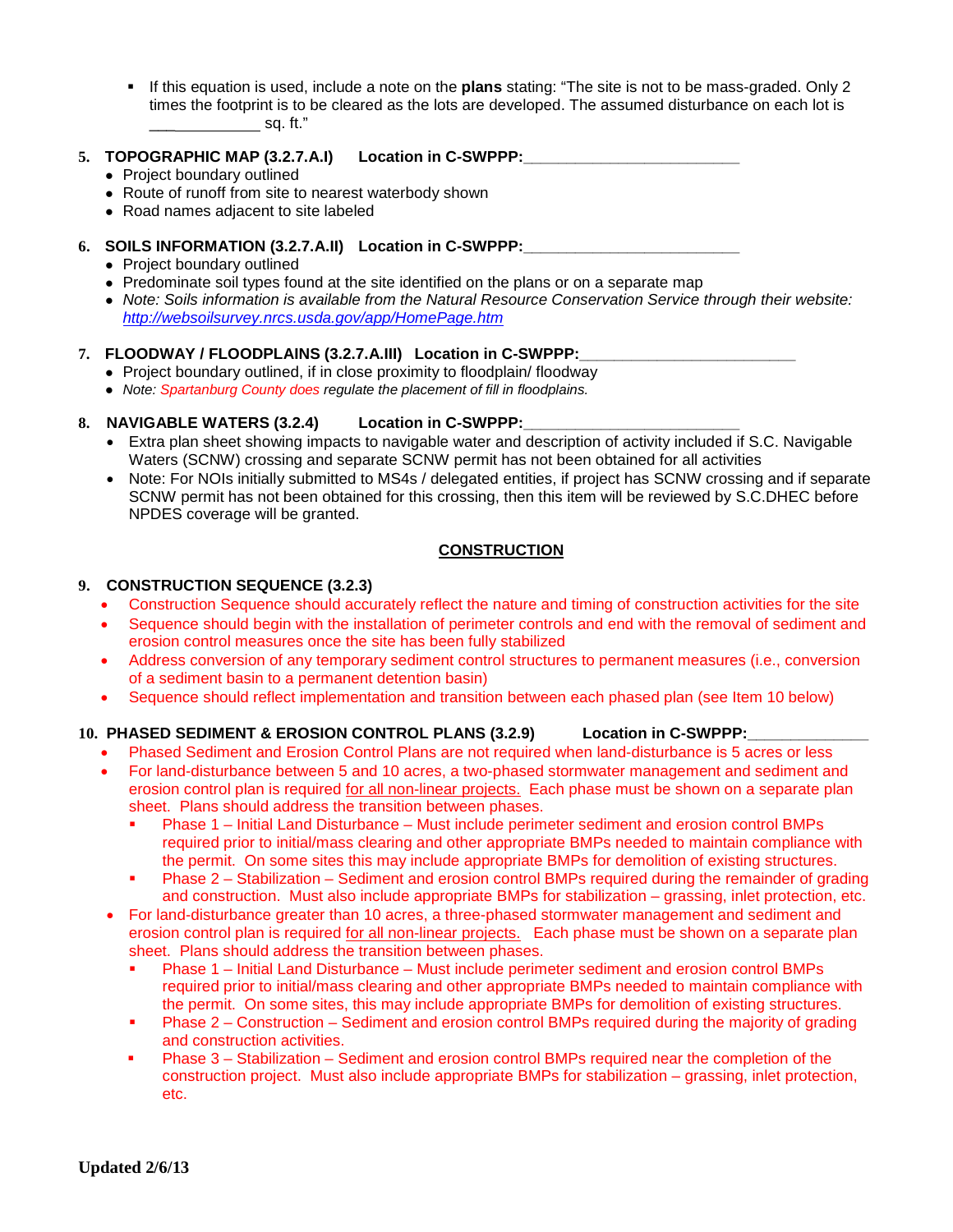#### 11. WATERS OF THE STATE, INCLUDING WETLANDS (3.2.4.C) Location in C-SWPPP:

- Delineation of all waters of the State (WoS), including wetlands, shown and labeled on plans (delineation not required if a 100-ft undisturbed buffer can be maintained between the WoS and all land-disturbing activities)
- Additional, separate plan sheet that shows all WoS on the site and the impacted areas with a description of the activity(s), whether it is permanent or temporary, and any other relevant information.
- If impacts to WoS, outlined areas of impacts and labeled that no work can begin in this area until all necessary USACOE permits, SCDHEC 401 Certifications have been obtained and are effective.
- *Note: If there are proposed impacts to WoS, then it is advised that you contact USACOE (866-329-8187) and/ or S.C. DHEC Water Quality Certification, Standards & Wetlands Programs Section (803-898-4300) to determine additional requirements before submitting the Notice of Intent (NOI).*
- *Note: If WoS are to be impacted, work cannot be performed in these designated areas until all necessary permits have been acquired*
- *Note: If a USACOE permit is required for construction of or access to a temporary or permanent stormwater management structure, NPDES permit coverage cannot be granted until the USACOE permits and S.C. DHEC 401 Section certifications are obtained.*

#### **12. BUFFERS – SEE GUIDANCE DOCUMENT (3.2.4.C) Location in C-SWPPP:\_\_\_\_\_\_\_\_\_\_\_\_\_\_\_\_\_\_**

- Select Compliance Option A, B, or C and provide appropriate documentation Double row of silt fence provided in all areas where a 50' undisturbed buffer cannot be maintained between the disturbed area and the WoS
	- Minimum 10' maintenance buffer provided between last row of silt fence and WoS; or, if buffer not provided, then statement from P.E. on plans indicating how silt fence will be installed and maintained without impacts to WoS
- Ensure discharges into a buffer zone are non-channelized and non-concentrated to prevent erosion, and first treated by the construction site's sediment and erosion controls
- Ensure any velocity dissipation measures implemented within a buffer zone comply with 3.2.4.C.III (d)
- Additional Local Requirements may apply

#### **13. FLOW CONTROL (3.2.10) Location in C-SWPPP:\_\_\_\_\_\_\_\_\_\_\_\_\_\_\_\_\_\_\_\_\_\_\_**

- Control stormwater volume and velocity within the site during construction to minimize erosion within the site
- Control stormwater rates and volume at outlets during construction to minimize erosion to downstream channels and streambanks

#### **14. SEDIMENTOLOGY & SEDIMENT BASIN/TRAP DESIGN (3.2.8.IV AND 3.2.6.A.II)**

- Provide a drainage area map outlining the area contributing to sediment basins, traps, and rock sediment dikes
- Trapping efficiency calculations showing that all sediment basins/ traps are capable of achieving a sediment trapping efficiency of at least 80% for the 10-year, 24-hour storm event
- Sediment basins provide storage for the 10-year, 24-hour storm event for disturbed conditions or 3600 ft<sup>3</sup>/ acre draining to the basin
- Sediment traps only used for drainage areas of less than 5 acres
- Sediment trap storage calculations, showing that 1800 ft<sup>3</sup>/ total acre draining to each trap is provided below the spillway
- If trapping efficiency calculations are required for sediment traps, then provide peak outflow,  $q_{\text{no}}$ , calculations; the 10-year, 24-hour storm event for construction conditions cannot overtop the trap's spillway
- Sediment basins and traps designed for total area draining to them
- Curve Number for construction analysis needs to reflect construction / disturbed conditions. Curve Numbers for newly-graded areas are:
	- Hydrologic Soil Group "A":77
	- Hydrologic Soil Group "B":86
	- Hydrologic Soil Group "C":91
	- Hydrologic Soil Group "D":94
- Drainage area map outlining the area draining to each basin/trap. Copies of figures used to determine  $V_{15}$ (SV-1) and trapping efficiency (ST-1, SB-1, SB-2), if Design Aids from BMP manual are used to determine trapping efficiencies. Design Aids from the BMP Manual are not appropriate for BMPs designed in series and modeling is required in those instances.
- When multiple D15 values exist for an area, use the soil type with the smallest D15 for the appropriate depth to determine the settling velocity, V15. Do not use an average D15.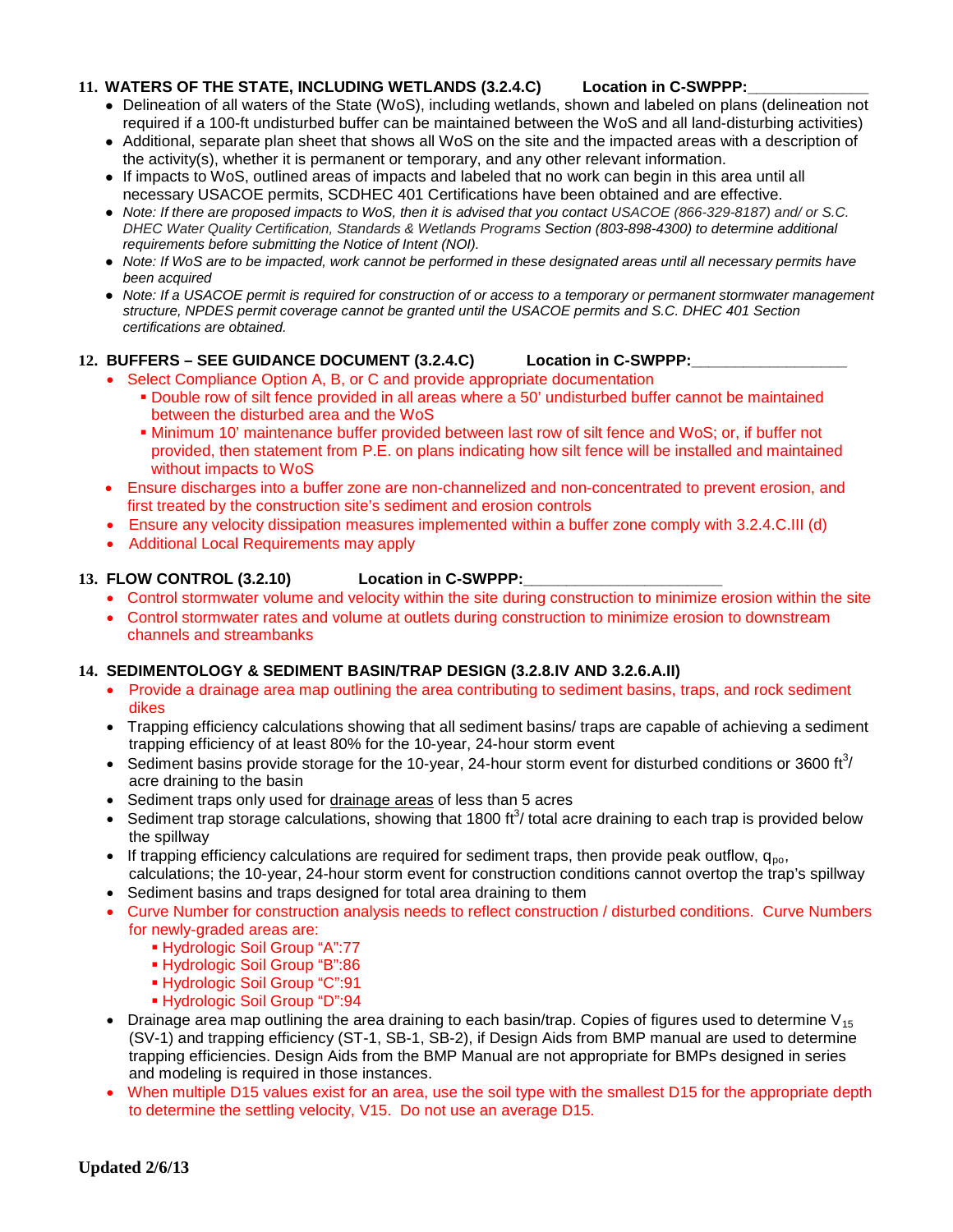- Sediment basins must dewater via an outlet structure that pulls water from the surface. Skimmers are required during construction. Refer to<http://www.fairclothskimmer.com/index.html>Surface dewatering is not required for traps.
- Porous baffles must be provided in sediment basins
- Forebays must be installed, unless infeasible
- Public Safety should be taken into consideration as a factor in design of sediment basins. Alternative BMPs must be utilized where a construction site limitations would preclude a safe design
- Silt fence only used in areas with drainage areas of less than  $\frac{1}{4}$  acre per 100 LF of fence and not used in areas with concentrated flows
- Clean-out stake, marked at 1/2 the designed sediment storage depth, provided in all sediment basins/ sediment traps
- *Note: Consult th[e](http://www.scdhec.com/environment/ocrm/pubs/tech_docs_water.htm) [BMP](http://www.scdhec.com/environment/ocrm/pubs/tech_docs_water.htm) [Handbook](http://www.scdhec.com/environment/ocrm/pubs/tech_docs_water.htm) for information on the design of these and other devices.*
- *Note: The Design Aids in the [BMP](http://www.scdhec.com/environment/ocrm/pubs/tech_docs_water.htm) [Handbook](http://www.scdhec.com/environment/ocrm/pubs/tech_docs_water.htm) cannot be used to determine trapping efficiencies for structures in series. If the flow for the10-year, 24-hour storm for construction conditions overtops the structure or the structure's spillway, then the Design Aids cannot be used.*
- *Note: SedCAD users please refer to the [memo](http://www.scdhec.gov/eqc/water/pubs/SedCad3.pdf) [regarding](http://www.scdhec.gov/eqc/water/pubs/SedCad3.pdf) [the](http://www.scdhec.gov/eqc/water/pubs/SedCad3.pdf) [input](http://www.scdhec.gov/eqc/water/pubs/SedCad3.pdf) [of](http://www.scdhec.gov/eqc/water/pubs/SedCad3.pdf) [outlet](http://www.scdhec.gov/eqc/water/pubs/SedCad3.pdf) [structures.](http://www.scdhec.gov/eqc/water/pubs/SedCad3.pdf)*

#### **15. CONVEYANCE MEASURES AND STABLE CHANNELS (3.2.6.A.III) Location in C-SWPPP:\_\_\_\_\_\_\_\_\_\_**

- All channels and diversion ditches able to handle the 10-year storm event with non-erosive velocities of less than 5 feet per second during construction (use appropriate CN for disturbed areas) and post-construction (if velocity exceeds 5 ft/s, then permanent measures to reduce the velocity to a non-erosive rate must be provided)
- Stabilization of conveyance channels is to be completed within 7 days of channel construction
- Rock check dams provided in temporary diversions
- Installation detail for erosion control blanket (ECB) or turf reinforcement matting (TRM) if ECBs or TRMs to be used
- Temporary conveyance channels should be utilized to divert concentrated stormwater flows from running onto and within the disturbed area

#### **16. INLET PROTECTION (3.2.6.A.II(a) and (b)) Location of C-SWPPP:\_\_\_\_\_\_\_\_\_\_\_\_\_\_\_\_\_\_\_\_**

- Provided at all inlets (existing and proposed)
- Inlet protection details provided for pre-paving and after roadways have been paved
- Hay bales not used
- Steel posts and buried fabric shown for filter fabric inlet protection
- *Note: Spartanburg County recommends that an inlet not have more than one (1) acre draining to it.*

#### **17. ENERGY DISSIPATORS/OUTLET PROTECTION (3.2.10)**

- All outlets stabilized with appropriately sized riprap apron or other structure
- Riprap detail shows apron dimensions and stone sizes for each pad or each pipe diameter
- Filter fabric installed beneath all riprap
- Note that appropriate outlet protection and energy dissipation is also required for post-construction

## **18. SLOPES AND/OR EMBANKMENTS (3.2.6.A.III(e) and 3.2.10) Location in C-SWPPP:\_\_\_\_\_\_\_\_\_\_\_\_\_**

- All slopes stabilized
- Minimize Disturbance to Steep Slopes (3H:1V) or greater
- Divert concentrated flows around steep slopes using slope drains or temporary diversions
- Utilize appropriate measures to prevent erosion (erosion control blankets, surface roughening, terracing, etc.)
- Slop[e](http://www.scdhec.com/environment/ocrm/pubs/tech_docs_water.htm) drains designed in accordance with the [BMP](http://www.scdhec.com/environment/ocrm/pubs/tech_docs_water.htm) [Handbook](http://www.scdhec.com/environment/ocrm/pubs/tech_docs_water.htm)
- Slope drains provided where concentrated flows discharge onto a fill slope
- *Note: Measures, in addition to grassing or hydroseeding, include synthetic or vegetative matting, diversion berms, temporary slope drains, etc.*
- *Note: If retaining walls or fill slopes are to be constructed at the downstream property line, Spartanburg County recommends a 10' buffer to allow for construction and maintenance. If a 10' buffer is not provided, then provide permission from the adjacent property owner for possible land-disturbing activities on his property.*

#### 19. UTILITY LINES Location in C-SWPPP:

● Limits of disturbance include areas necessary for installation of all utilities (cable, electrical, natural gas, water and sewer), as appropriate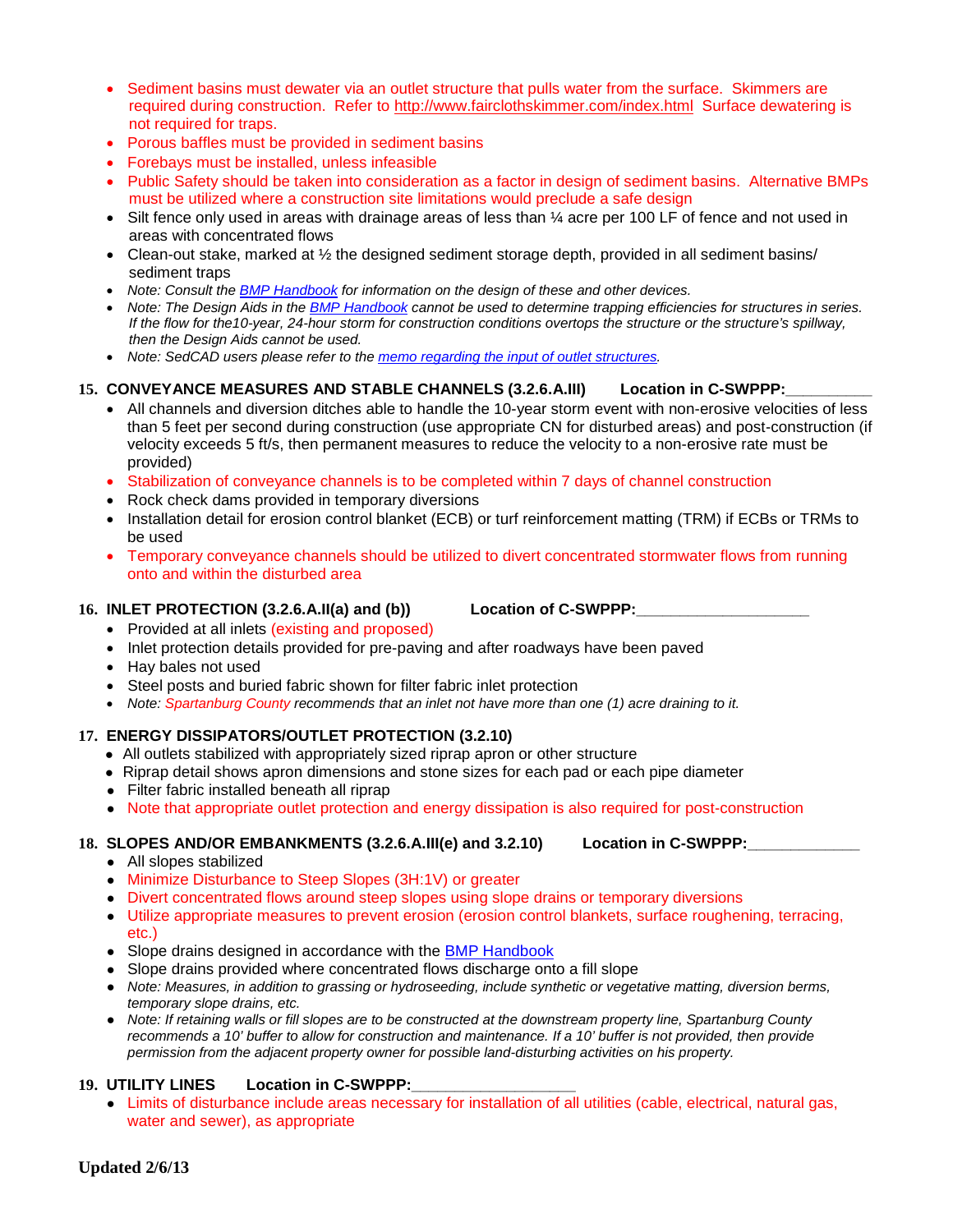- For instances where the location of cable, electric, and natural gas has not been determined at the time the SWPPP is developed, SWPPP preparer may include a note that the installation of these is to be within the permitted limits of disturbance and that installation outside of these areas will require a modification to the permit
- Inlet protection provided at all existing inlets that receive flows from the disturbed areas; also add this as a note on the plans
- For all utility lines crossing WoS, narrative and detail showing sediment and erosion control measures provided on plans
- Note for construction entrances to be provided at all locations where construction traffic accesses a paved roadway

#### 20. **TMDL/303d IMPAIRED WATERBODIES (3.2.12)** Location in C-SWPPP:

- List the nearest S.C.DHEC Water Quality Monitoring Station (WQMS) that the site's stormwater discharges drain to and the waterbody on which it is located:
- \_\_\_\_\_\_\_\_\_\_\_\_\_\_\_\_\_\_\_\_\_\_\_\_\_\_\_\_\_\_\_\_\_\_\_\_\_\_\_\_\_\_\_\_\_\_\_\_\_\_\_\_\_\_\_\_\_\_\_\_\_\_\_\_\_\_\_\_\_\_\_\_\_\_\_\_\_\_\_\_\_\_\_\_\_ • Qualitative and quantitative assessment (described in Section 3.4C of SCR100000), if nearest WQMS listed on the current [303\(d\) List](http://www.scdhec.gov/eqc/water/pubs/303d2004.pdf) [of](http://www.scdhec.gov/eqc/water/pubs/303d2004.pdf) [Impaired](http://www.scdhec.gov/eqc/water/pubs/303d2004.pdf) [Waters](http://www.scdhec.gov/eqc/water/pubs/303d2004.pdf) **and** if site's stormwater construction discharges contain the pollutant of impairment **and** if site disturbs 25 or more acres
- Evaluation of selected BMPs if nearest WQMS listed on the current [303\(d\) List](http://www.scdhec.gov/eqc/water/pubs/303d2004.pdf) [of](http://www.scdhec.gov/eqc/water/pubs/303d2004.pdf) [Impaired](http://www.scdhec.gov/eqc/water/pubs/303d2004.pdf) [Waters](http://www.scdhec.gov/eqc/water/pubs/303d2004.pdf) **and** if site's stormwater construction discharges contain the pollutant of impairment **and** if site disturbs less than 25 acres
- Pollutants of concern include TURBIDITY, BIO(Macroinvertebrate), TP(Total Phosphorus), and TN(Total Nitrogen), and Chlorophyll-A.
- Link to Water Quality Information Tool and Instructions: <http://gisweb00.dhec.sc.gov/water/Stormwater.html?mode=1>
- If [Approved](http://www.scdhec.gov/eqc/water/tmdl/tmdlsc.html) [TMDL](http://www.scdhec.gov/eqc/water/tmdl/tmdlsc.html) developed for nearest WQMS **and** if site's stormwater construction discharges contain the pollutant of impairment, showed that measures and controls on SWPPP met assumptions and requirements of TMDL (may need to contact [Watershed](http://www.scdhec.gov/eqc/water/shed/contact.html) [Manager](http://www.scdhec.gov/eqc/water/shed/contact.html) for assistance)
- For TURBIDITY, BIO(Macroinvertebrate) consider inclusion of BMPs to reduce sediment load such as: sediment traps and basin designed to meet 80% sediment removal efficiency (regardless of size), additional measures to stabilize site, limited clearing and grading
- For TP(Total Phosphorus), TN(Total Nitrogen), and Chlorophyll-A consider inclusion of BMPs to reduce nutrient load. This could include limited clearing and grading, soil samples for to determine nutrient requirements during grassing
- *Note: To ensure sufficient Water Quality Monitoring Stations are selected to assess all of the identified parameters for construction stormwater, include monitoring stations that contain assessments for the first twelve parameters. Some stations only assess one parameter and should not be relied upon for the entire 303(d)/TMDL assessment for construction stormwater discharges. In addition, nutrients and/or chlorophyll must be assessed in lakes/reservoirs*

#### **POST CONSTRUCTION**

#### **21. HYDROLOGIC ANALYIS (3.2.8.A.II) Location in C-SWPPP:\_\_\_\_\_\_\_\_\_\_\_\_\_\_\_\_\_\_\_\_\_\_\_\_\_\_\_\_**

- Pre- and post-developed hydrologic analysis calculations for the 2- and 10-year, 24-hour storm events at each outfall point
- Drainage area maps that clearly correspond to the calculations (pre- and post-development)
- Analysis points for comparing runoff rates and the total drainage area analyzed do not change from pre- to post-development, although the immediate drainage areas contributing to each analysis point might shift.
- Post-development discharges less than pre-development discharges for each outfall point (if not, then see "Detention Waiver" section below)
- Analysis performed using SCS 24-hour storm (Rational method is not acceptable)
- Rainfall data from [South](http://www.scdhec.com/environment/ocrm/pubs/tech_docs_water.htm) [Carolina](http://www.scdhec.com/environment/ocrm/pubs/tech_docs_water.htm) [DHEC](http://www.scdhec.com/environment/ocrm/pubs/tech_docs_water.htm) [Storm](http://www.scdhec.com/environment/ocrm/pubs/tech_docs_water.htm) [Water](http://www.scdhec.com/environment/ocrm/pubs/tech_docs_water.htm) [Management](http://www.scdhec.com/environment/ocrm/pubs/tech_docs_water.htm) [BMP](http://www.scdhec.com/environment/ocrm/pubs/tech_docs_water.htm) [Handbook](http://www.scdhec.com/environment/ocrm/pubs/tech_docs_water.htm) (BMP Handbook) used in all calculations
- *Note: The curve number for open water, marshes, etc. should be 98.*

### 22. DISCHARGE POINTS (3.2.6.A.III) Location in C-SWPPP:

- Storm drainage or pond outfalls carried to an existing drainage outfall such as a pipe, ditch, etc.
- No new point discharges onto adjacent property where there was not a point discharge previously, unless written permission from the adjacent property owner is provided
- Level spreaders, plunge pools, etc. provided when the proposed outlet is near the property line and not directed to an existing outfall, such as a creek or ditch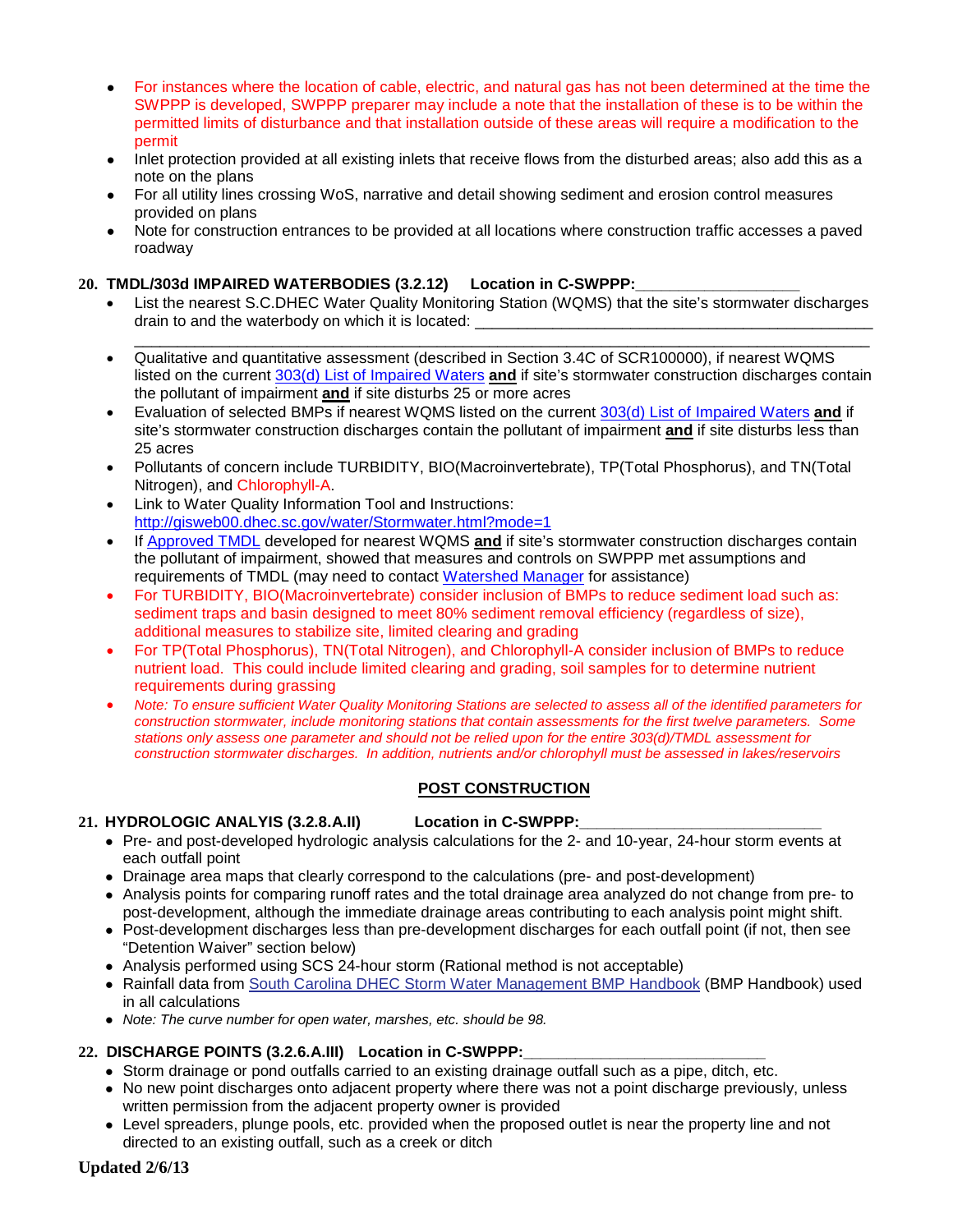- Twenty (20)-foot minimum buffer is provided between the property line and the discharge point
- Outlets shall not discharge on fill slopes
- *Note: This requirement also applies during construction.*
- 23. **DETENTION ANALYSIS/DESIGN (3.2.8.A.III)** Location in C-SWPPP:

#### ● **Analysis**

- Pond routing using a volume-based hydrograph for the 2- and 10-year, SCS 24-hour storm event (Drain:Edge, ICPR, HEC-1, SedCAD, HYDRAFLOW, etc. perform full pond routings; TR55 does not perform a full pond routing; rational method cannot be used)
- Hydrologic and hydraulic calculations necessary to determine the impact of hydrograph timing modifications of the proposed land-disturbing activity, with and without the detention structure (results of analysis will determine the need to modify the detention design or eliminate the detention requirement see note 2 below)
- **Inputs and outputs from analysis program**
- Summary table of the peak inflows, peak outflows, discharge velocities, and maximum water surface elevations (WSE) for the 2- and 10-year, 24-hour storm events for each detention structure
- Stage-storage-discharge relationship for the outlet structure of each detention structure
- If a rating curve for the outlet structure must be generated externally from the analysis program (Drain:Edge, HEC-1, etc.), data and equations used to rate the outlet structure
- As-built of existing detention pond if the site drains to an existing detention pond (see below)
- *Note: SedCAD users please refer to the [memo](http://www.scdhec.gov/eqc/water/pubs/SedCad3.pdf) [regarding](http://www.scdhec.gov/eqc/water/pubs/SedCad3.pdf) [the](http://www.scdhec.gov/eqc/water/pubs/SedCad3.pdf) [input](http://www.scdhec.gov/eqc/water/pubs/SedCad3.pdf) [of](http://www.scdhec.gov/eqc/water/pubs/SedCad3.pdf) [outlet](http://www.scdhec.gov/eqc/water/pubs/SedCad3.pdf) [structures.](http://www.scdhec.gov/eqc/water/pubs/SedCad3.pdf)*
- *Note: Spartanburg County recommends using the 10% rule in performing analysis. The hydrologic analysis should be conducted for the larger drainage area, where the site in question encompasses 10% of the total drainage area. For*  example, if your site is 10 acres, then the hydrologic analysis should be performed at the point downstream where the *contributing drainage area, including your 10-acre site, is approximately 100 acres.*

#### ● **Design**

- Detail of outlet structure and cross-section of the dam/ berm or pond bank, including elevations and dimensions that correspond to the calculations
- Orifice constructability should be considered (do not specify orifice diameters with increments of less than  $\frac{1}{4}$ ")
- Small orifices (those less than 3") are prone to clogging
- Maximum WSE for the 10-year storm event below the emergency spillway with 0.5-ft of freeboard between maximum WSE for the 10-year storm and the emergency spillway
- **Maximum WSE for the 100-year storm event below the embankment with 0.5-ft of freeboard between** maximum WSE for the 100-year storm and the top of embankment
- Dewatering time calculations for the 10-year storm event (dry ponds must drain completely within 72 hours)
- Bottom of all detention and retention ponds graded to have a slope of not less than 0.5%
- Permanent maintenance access to all permanent detention structures (easements may be needed for structures surrounded by lots)
- Infiltration systems designed in accordance with S.C. Reg. 72-307.C(11) [specify how items a-j have been addressed]
- Low Impact Development measure, bioretention cells, infiltration, and other post-construction practices should be installed only **after** the drainage area to these practices has been stabilized
- *Note: Emergency spillways should not be built on fill slopes.*
- *Note: Spartanburg County requires installation of a trash rack or other debris-screening device on all pond risers.*
- *Note: Spartanburg County requires a maximum slope of 3:1 on pond embankments to allow for ease of maintenance.*
- *Note: Spartanburg County recommends installation of sediment forebays at each outfall into the detention/ sediment basin. This is a requirement during construction.*

### **24. AS-BUILTS (3.2.8.A.VI) Location in C-SWPPP:\_\_\_\_\_\_\_\_\_\_\_\_\_\_\_\_\_\_\_\_\_\_\_\_\_\_\_**

- Provided for all previously approved detention ponds that will receive flows from new construction
- Prepared by a South Carolina Licensed Land Surveyor
- Grades/ contours/ depths for pond
- Elevations and dimensions of all outlet structures, including:
	- **Pipe and orifice inverts and diameters**
	- Weir elevations and dimensions
	- Riser dimensions and elevations
	- Emergency spillway dimensions and elevations
	- Locations and inverts for all pipes discharging into the pond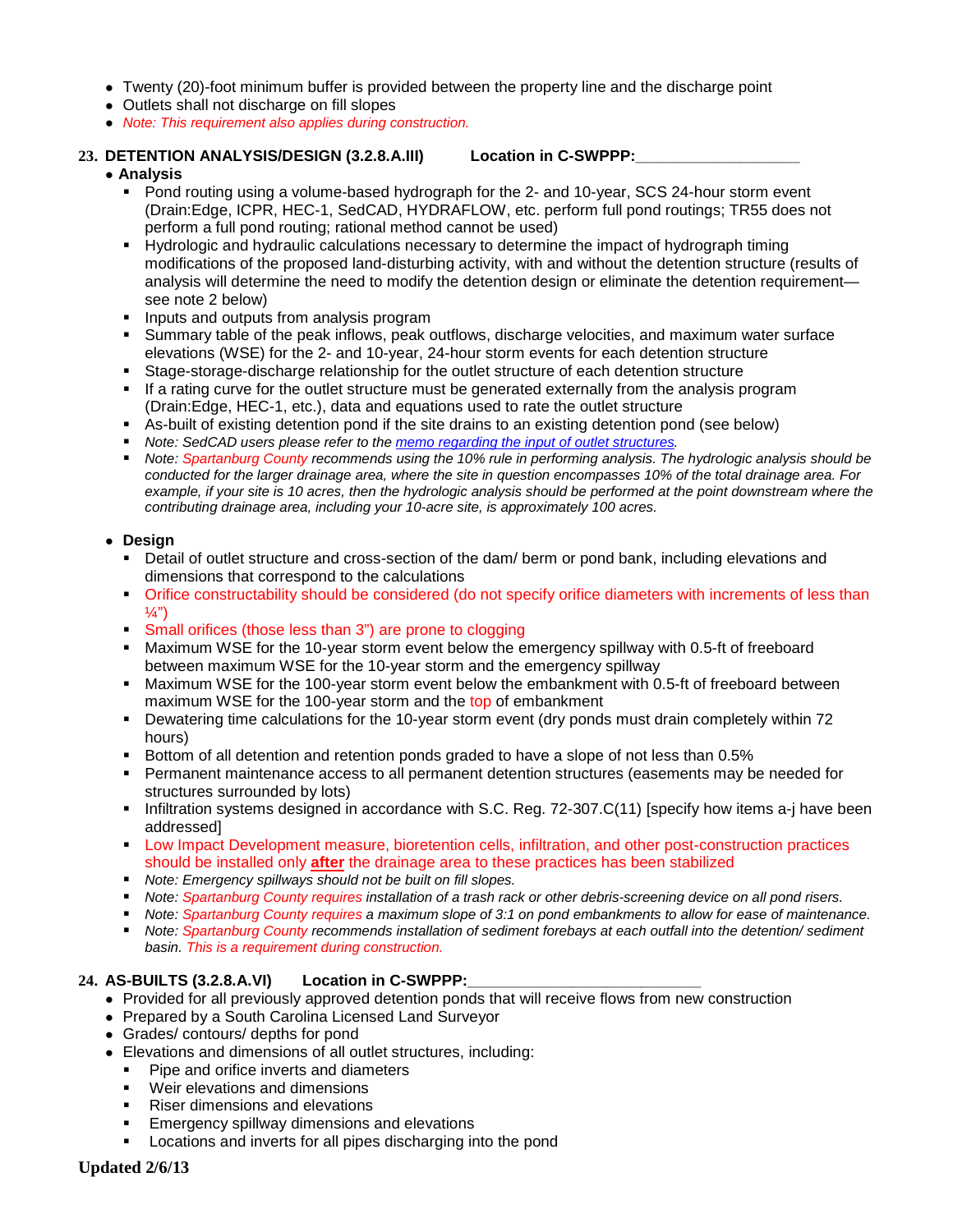- If the elevations or dimensions of the structures listed above do not match those used in the approved plans, certification statement signed by the project's Registered Engineer indicating that the pond, as built, will function within all applicable standards provided [new analysis of the pond (routing) may be necessary]
- *Note: As-built survey and /or analysis must be submitted and accepted by Spartanburg County before Notice of Termination (NOT) is submitted.*

#### **25. PERMANENT STORMWATER MANAGEMENT STRUCTURE MAINTENANCE (4.3.B)** Location in C-SWPPP:

- Signed agreement from the responsible party accepting ownership and maintenance of the structure. Form can be found at [www.spartanburgcounty.org](http://www.spartanburgcounty.org/)
- If maintenance responsibility is transferred after NPDES coverage is granted, an updated agreement should be submitted with the Notice of Termination
- Description of maintenance plan to be used
- Schedule of maintenance procedures (e.g., every 6 months)
- Detailed or manufacturer-specific maintenance items for proprietary control devices (oil-water separators, etc.), underground detention structures, exfiltration systems and non-traditional stormwater controls (constructed wetlands, bioretention, etc.)
- Typical maintenance items to be addressed
	- Grass to be mowed
	- **Trees to be removed from within the pond and on the embankment**
	- Trash and sediment to be removed from inside of and around the pond outlet structure
	- Orifices to be cleaned and unclogged
	- **Dutlet pipe to be cleaned, inspected, and repaired**
	- **Sediment accumulation to be removed from pond**
	- Pond bottom to be regraded to provide proper drainage towards the outlet discharge point
	- **Energy dissipator to be cleaned and repaired**
	- **Emergency spillway, if applicable, to be inspected and repaired**
	- **Erosion on side slopes, if present, to be addressed**
	- Spartanburg County must be notified in writing of any changes in maintenance responsibility for the stormwater devices at the site
- *Note: If the entity or person with maintenance responsibility changes, then a new maintenance agreement, signed by the new person responsible for maintenance, must be provided to Spartanburg County. If a new, signed maintenance agreement is not provided to Spartanburg County, then the entity/ person who signed the most recent maintenance agreement on file with Spartanburg County will be considered the responsible entity.*

#### 26. **DETENTION WAIVER** Location in C-SWPPP:

- *Note: If the 2- and 10-year, 24-hour post-developed flow rates exceed the pre-developed rates, [waivers](http://www.scdhec.gov/water/html/erfdefin.html#waiver) from detention may be granted in accordance with regulation 72-302(B) on a case-by-case basis*
- Justification and a written request, including the following statement: "*the increased flows will not have a significant [adverse](http://www.scdhec.gov/water/html/erfdefin.html#advimp) [impact](http://www.scdhec.gov/water/html/erfdefin.html#advimp) on the downstream/adjacent properties"*
- A project may be eligible for a waiver or variance of stormwater management for water quantity control if the applicant can demonstrate that:
	- The proposed project will have no significant adverse impact on the receiving natural waterway or downstream properties; or
	- The imposition of peak control requirements for rates of stormwater runoff would aggravate downstream flooding
- Waiver signed by the project's Professional Engineer
- *Note: See note in checklist item 23 regarding the 10% rule.*

#### **27. PERMANENT WATER QUALITY REQUIREMENTS (3.2.8.A.IV) Location in C-SWPPP:\_\_\_\_\_\_\_\_\_\_\_\_\_\_**

- Permanent water quality addressed (all projects or LCP that disturb 2 or more acres)
	- Wet ponds designed to catch the first  $\frac{1}{2}$ " of runoff from the entire area draining to the pond and release it over at least a 24-hour period
	- Dry ponds designed to catch the first 1" of runoff from the entire area draining to the pond and release it over at least a 24-hour period
	- Infiltration Practices designed to accept, at a minimum, the first 1" of runoff from all impervious areas and designed in accordance with S.C. Reg. 72-307.C(11) [specify how items a-j have been addressed]
	- For areas not draining to a pond, show how permanent water quality requirements were addressed
	- Water quality orifices should be a size that is conductive to proper operation and maintenance. Orifices less than 3" in diameter are prone to clogging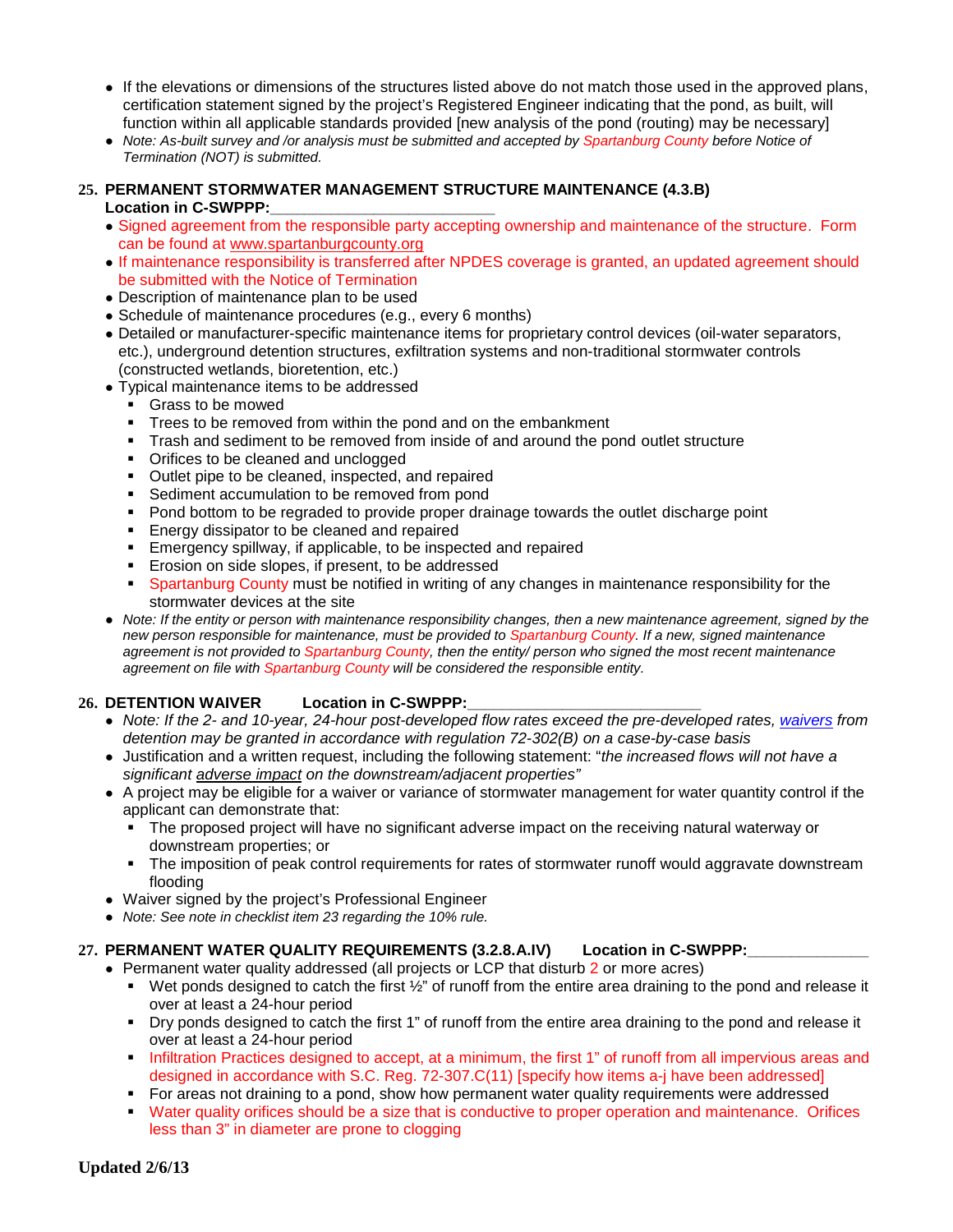- Waters of the U.S./State are not used for permanent water quality control (alternative means of treatment must be used if an existing pond is to be used for water quantity control).
- *Note: Other non-traditional stormwater controls such as Bioretention areas, constructed wetlands, etc. may be used. Consult the [BMP](http://www.scdhec.com/environment/ocrm/pubs/tech_docs_water.htm) [Handbook](http://www.scdhec.com/environment/ocrm/pubs/tech_docs_water.htm) for information on the design of these devices.*
- *Note: Pre-fabricated or proprietary treatment devices are approved on a case-by-case basis if adequate removal efficiency can be demonstrated. Provide pollutant removal efficiency data, preferably from a third-party testing company. Type of system selected should be based on the ability to remove the pollutants of concern in that area/situation (bacteria, hydrocarbons, etc.).*

#### **OTHER REQUIRED INFORMATION**

#### **28. SITE PLANS CHECKLIST:**

- Location map with site outlined on first plan sheet (map should have enough detail to identify Surface Waters of the State within 1 mile of the site)
- North arrow and scale
- Property lines and adjacent landowners' names
- Legend
- Registered engineer's signed and dated seal
- Engineering Firm's Certificate of Authorization seal
- If the SWPPP has been developed by a Registered Professional Engineer, Registered Landscape Architect or Tier B Land Surveyor, the following statement must be included on the site plans:

"I have placed my signature and seal on the design documents submitted signifying that I accept responsibility for the design of the system. Further, I certify to the best of my knowledge and belief that the design is consistent with the requirements of Title 48, Chapter 14 of the Code of Laws of SC, 1976 as amended, pursuant to Regulation 72-300 et seq. (if applicable), and in accordance with the terms and conditions of SCR100000."

- Existing and proposed contours for entire disturbed area
- Limits of disturbed area
- Locations of off-site material, waste, borrow, or construction equipment storage areas, excluding roll-off containers (*Note: Some off-site disturbed areas may require a separate application for NPDES coverage*)
- Location and identification of any stormwater discharges associated with industrial activity (not construction)
- Location of Concrete Washout- Construction Debris Enclosure, Porta-Johns and other Pollution Prevention **Measures**
- Easements
- Road profiles with existing and proposed ground elevations (if no contours are shown on the plans)
- Grassing and stabilization specifications (temporary and permanent)
- Standard notes (see following page)
- Temporary and permanent control measures (provide details of all sediment and erosion control measures used; make sure the label or legend on the plans matches the name on the detail) *Note: Maintenance requirements for each BMP should be listed on the detail. Note: If details from the [BMP](http://www.scdhec.com/environment/ocrm/pubs/tech_docs_water.htm) [Handbook](http://www.scdhec.com/environment/ocrm/pubs/tech_docs_water.htm) are used, then the inspection frequency must be changed to be in accordance with the new CGP (see Standard note 3).*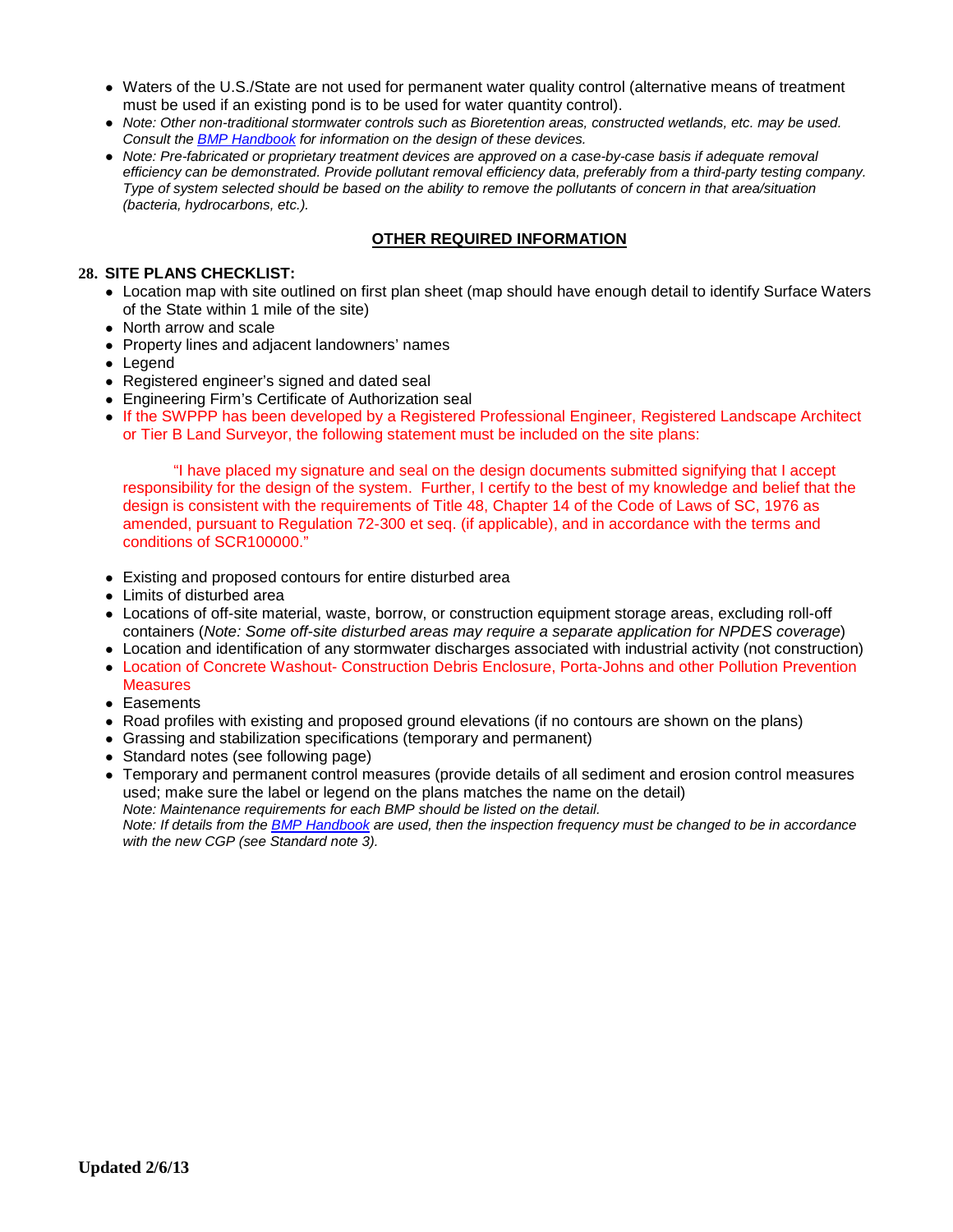#### **STANDARD NOTES**

- 1. If necessary, slopes, which exceed eight (8) vertical feet should be stabilized with synthetic or vegetative mats, in addition to hydroseeding. It may be necessary to install temporary slope drains during construction. Temporary berms may be needed until the slope is brought to grade.
- 2. Stabilization measures shall be initiated as soon as practicable in portions of the site where construction activities have temporarily or permanently ceased, but in no case more than fourteen (14) days after work has ceased, except as stated below.
	- Where stabilization by the 14<sup>th</sup> day is precluded by snow cover or frozen ground conditions stabilization measures must be initiated as soon as practicable.
	- Where construction activity on a portion of the Site is temporarily ceased, and earth-disturbing activities will be resumed within 14 days, temporary stabilization measures do not have to be initiated on that portion of the Site.
- 3. All sediment and erosion control devices shall be inspected once every calendar week. If periodic inspection or other information indicates that a BMP has been inappropriately, or incorrectly constructed, the Permittee must address the necessary replacement or modification required to correct the BMP within 48 hours of identification.
- 4. Provide silt fence and/or other control devices, as may be required, to control soil erosion during utility construction. All disturbed areas shall be cleaned, graded, and stabilized with grassing immediately after the utility installation. Fill, cover, and temporary seeding at the end of each day are recommended. If water is encountered while trenching, the water should be filtered to remove any sediments before being pumped back into any waters of the State.
- 5. All erosion control devices shall be properly maintained during all phases of construction until the completion of all construction activities and all disturbed areas have been stabilized. Additional control devices may be required during construction in order to control erosion and/or offsite sedimentation. All temporary control devices shall be removed once construction is complete and the site is stabilized.
- 6. The contractor must take necessary action to minimize the tracking of mud onto paved roadway(s) from construction areas and the generation of dust. The contractor shall daily remove mud/soil from pavement, as may be required.
- 7. Residential subdivisions require erosion control features for infrastructure as well as for individual lot construction. Individual property owners shall follow these plans during construction or obtain approval of an individual plan in accordance with S.C Reg. 72-300 et seq. and SCR100000.
- 8. Temporary diversion berms and/or ditches will be provided as needed during construction to protect work areas from upslope runoff and/or to divert sediment-laden water to appropriate traps or stable outlets.
- 9. All waters of the State (WoS), including wetlands, are to be flagged or otherwise clearly marked in the field. A double row of silt fence is to be installed in all areas where a 50-foot buffer can't be maintained between the disturbed area and all WoS. A 10-foot buffer should be maintained between the last row of silt fence and all WoS.
- 10. Litter, construction debris, oils, fuels, and building products with significant potential for impact (such as stockpiles of freshly treated lumber) and construction chemicals that could be exposed to storm water must be prevented from becoming a pollutant source in storm water discharges.
- 11. A copy of the SWPPP, inspection records, and rainfall data must be retained at the construction site or a nearby location easily accessible during normal business hours, from the date of commencement of construction activities to the date that final stabilization is reached.
- 12. Initiate stabilization measures on any exposed steep slope (3H:1V or greater) where land-disturbing activities have permanently or temporarily ceased, and will not resume for a period of 7 calendar days.
- 13. Minimize soil compaction and, unless infeasible, preserve topsoil.